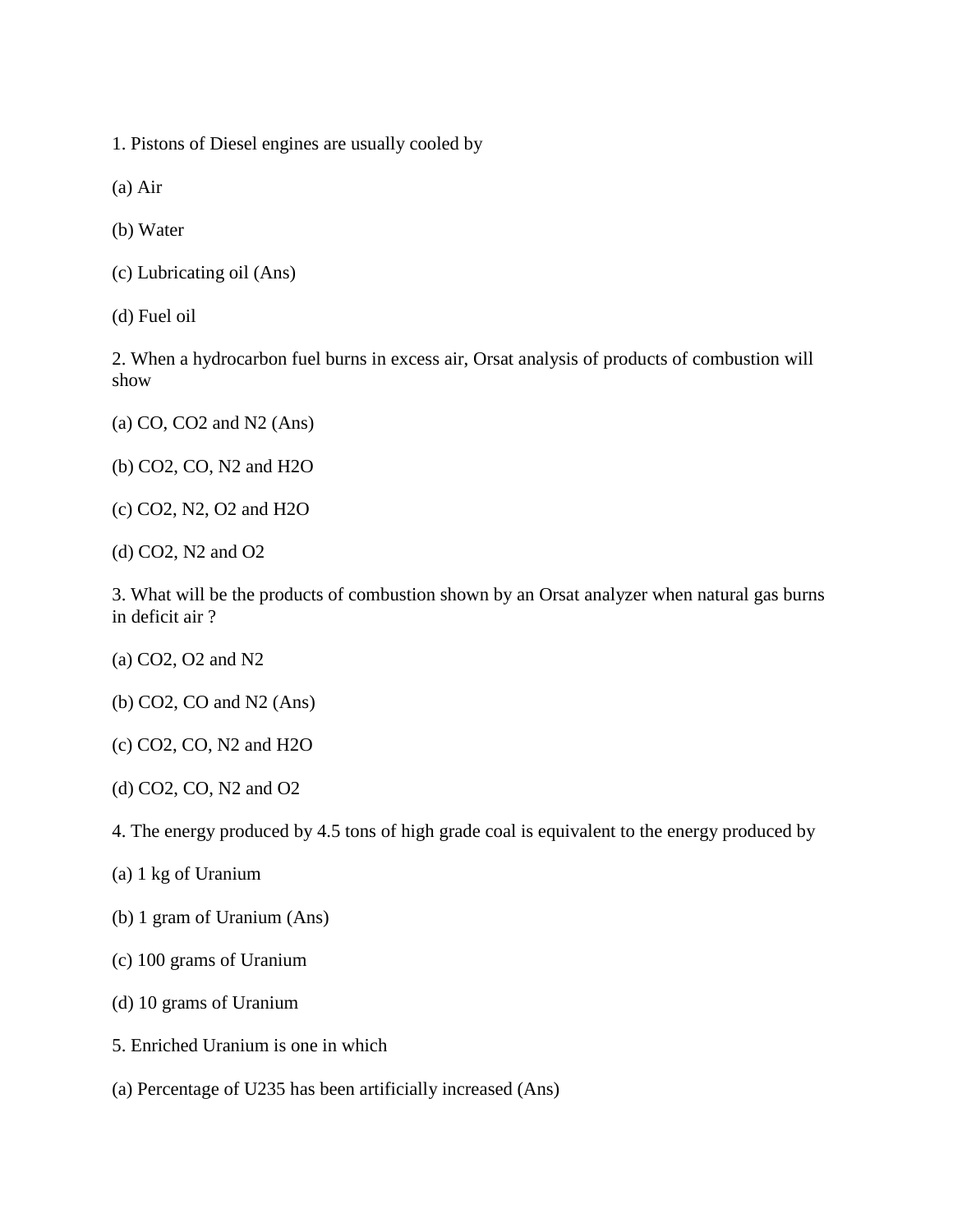- (b) Percentage of U238 has been artificially increased
- (c) Percentage of U234 has been artificially increased
- (d) Extra energy is pumped from outside
- 6. Which one o the following statements is not correct ?

(a) Fusion is the combination of heavy nuclei of elements resulting in the release of heat energy (Ans)

(b) Neutron bombardment is the most common and practiced method of initiation of reaction in fission materials

(c) When the multiplication factor is greater than 1, the chain reaction is uncontrollable

(d) The reactor produces a,  $\beta$ , g and neutron radiations. Of all these g radiation is the most dangerous

- 7. The reflectivity in a reactor depends upon
- (a) Geometry of the reflector
- (b) Energy of neutrons
- (c) Properties of reflector
- (d) All of these (Ans)
- 8. Shielding in a nuclear power plant is done
- (a) To protect against neutron and gamma rays (Ans)
- (b) To absorb excess neutrons
- (c) To slow down the speed of fast moving neutrons
- (d) To return the neutrons back into the core of the reactor
- 9. This substance has the minimum value of thermal conductivity
- (a) Air (Ans)
- (b) Water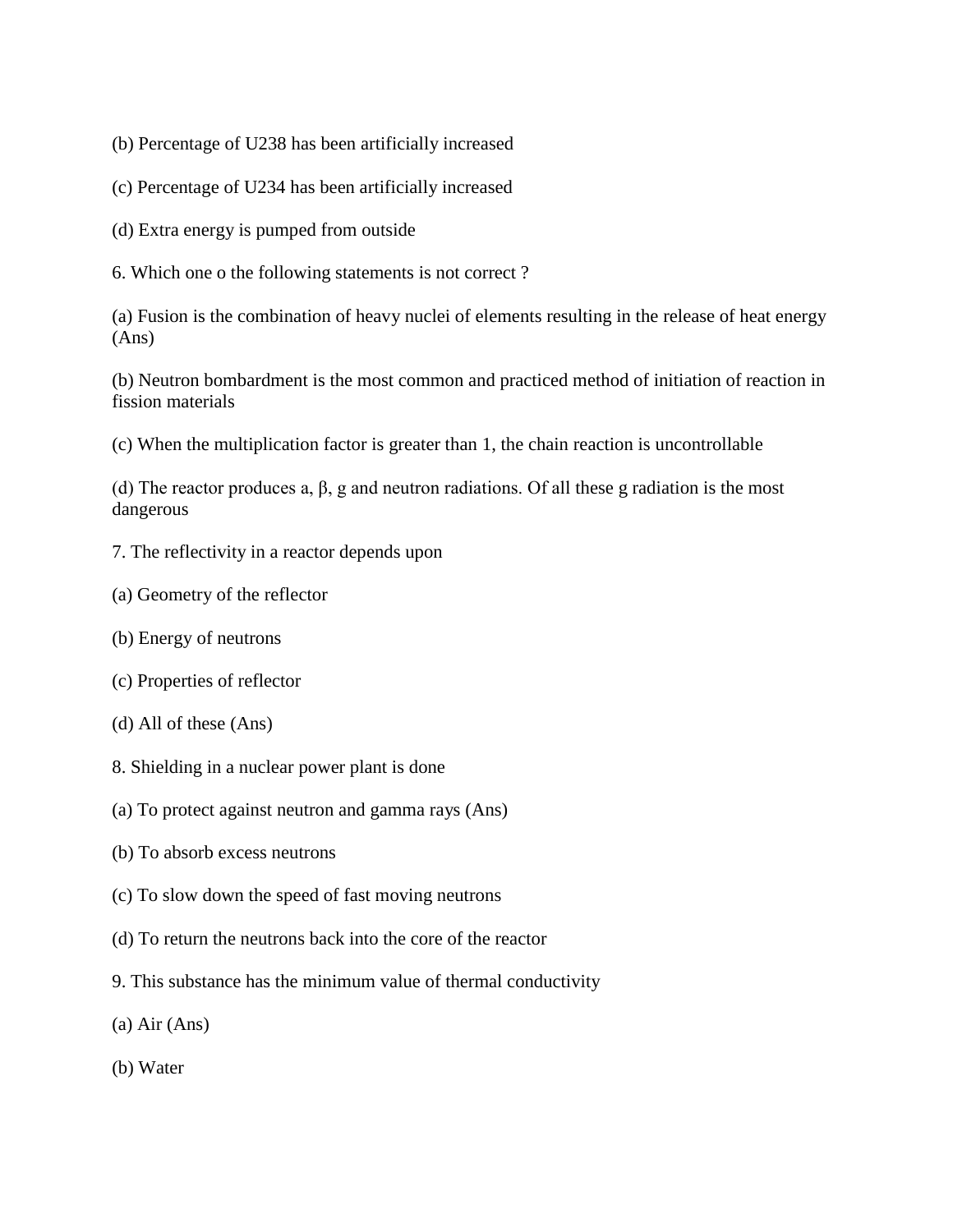(c) Plastic

(d) Rubber

- 10. Dimensionless number is represented by
- (a) Biot number
- (b) Fourier number (Ans)
- (c) Euler number

(d) Gratez number

11. If the radius of any current carrying conductor is less than the critical radius, then the addition of electrical insulation will enable the wire to carry a higher current because

- (a) The heat loss from the wire would decrease
- (b) The heat loss from the wire would increase (Ans)
- (c) The thermal resistance of the insulation is reduced
- (d) The thermal resistance of the conductor is increased
- 12. Match List-I with List II and select the correct answer using the code given below the lists:

List - I List  $-$  I

- (A) Number of Transfer Units 1. Regenerators
- (B) Periodic flow heat exchangers 2. Fouling factor
- (C) Phase change 3. A measure of heat exchanger size
- (D) Deposition on heat exchanger 4. Condensers

Codes :

- (A) (B) (C) (D)
- (a) 3 4 1 2
- (b) 2 4 1 3
- (c) 3 1 4 2 (Ans)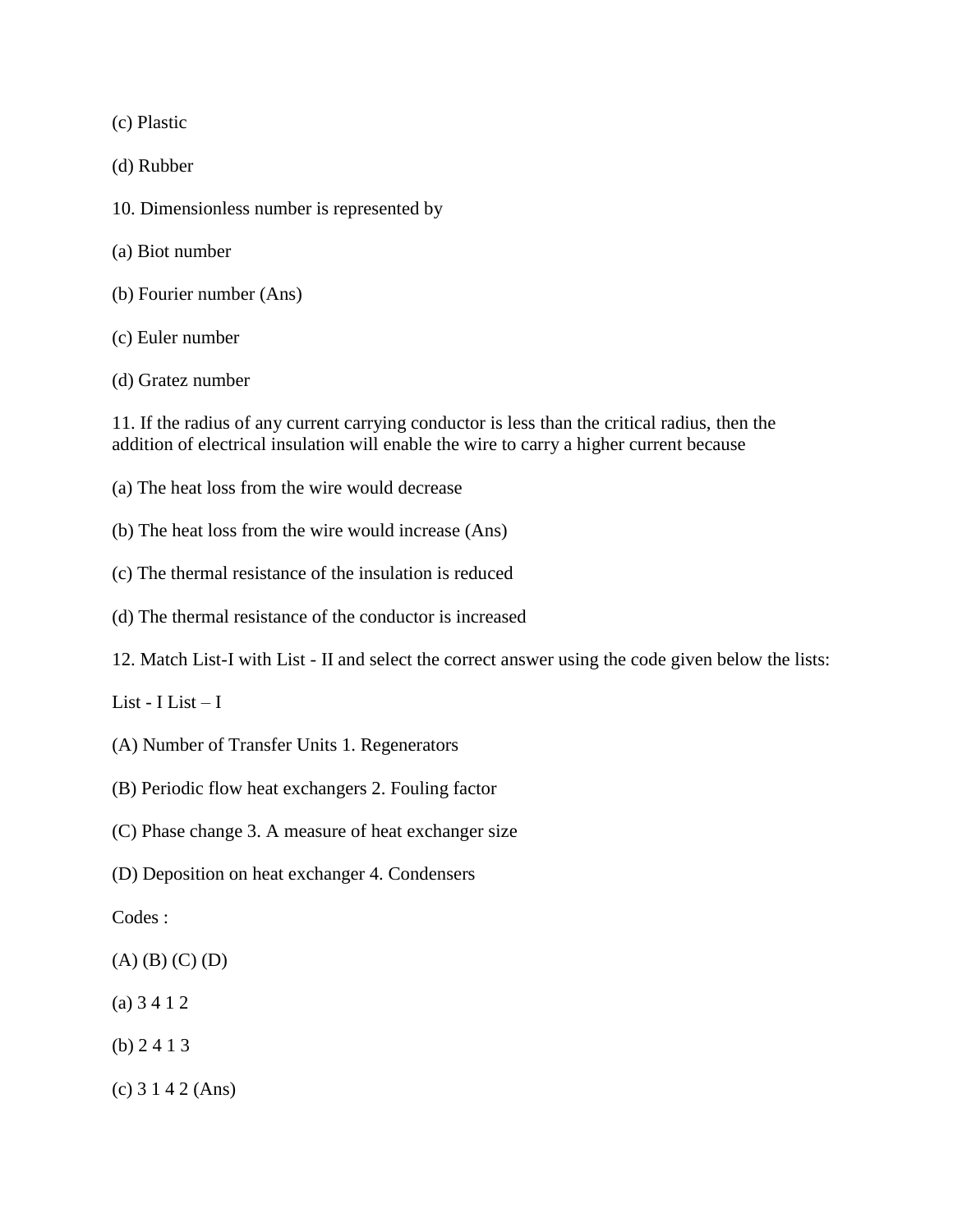## (d) 2 1 4 3

- 13. Floating heads are provided in heat exchangers to
- (a) Accumulate vapours released
- (b) Decrease pressure drop
- (c) Regulate the flow (Ans)
- (d) Avoid deformation of tubes due to thermal expansion

14. If the thermal conductivity of a material of wall varies as  $K0$  (1 + at) then the temperature at the centre of the wall as compared to that n case of constant thermal conductivity will be

- (a) More (Ans)
- (b) Less
- (c) Same
- (d) Possible in all as above
- 15. Match List-I with List II and select the correct answer using the code given below the lists:
- List I List I
- (A) Stanton number 1. Natural convection
- (B) Grashof number 2. Mass transfer
- (C) Peclet number 3. Forced convection
- (D) Schmidt number 4. Forced convection for small Pr.Number
- Codes :
- (A) (B) (C) (D)
- (a) 2 1 4 3
- (b) 3 1 4 2 (Ans)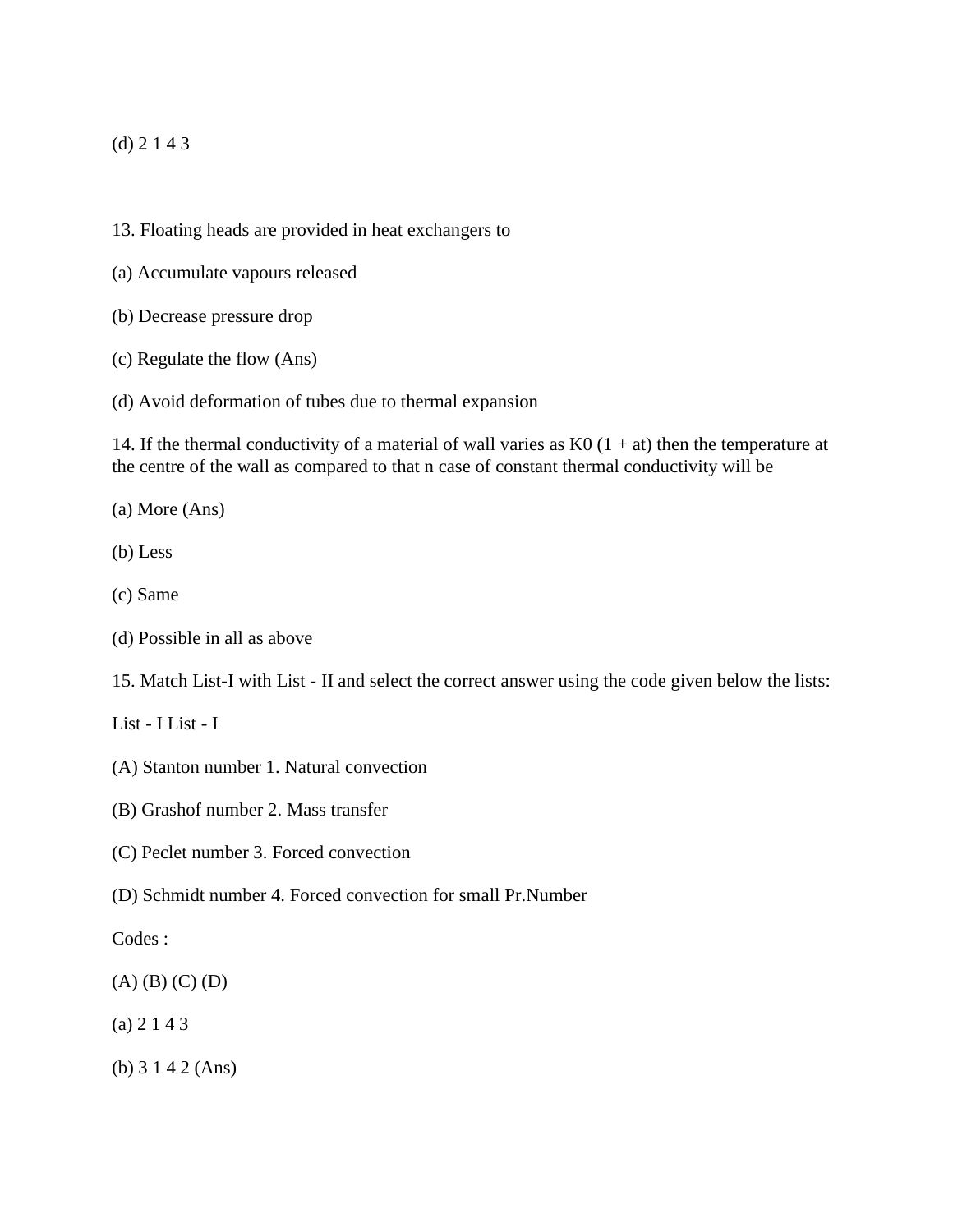(c) 2 4 1 3

(d) 3 4 1 2

16. In the film established along a vertical plate during condensation of any vapour over the plates, the temperature distribution curve is

- (a) Concave upwards (Ans)
- (b) Concave downwards
- (c) Parabolic
- (d) Straight line

17. In spite of large heat transfer coefficients in boiling liquids, cavities are used advantageously when the entire surface is exposed to

- (a) Nucleate boiling
- (b) Film boiling (Ans)
- (c) Transition boiling
- (d) Pool boiling

18. For a fluid flowing over a flat plate, the Nusselt number at a point 1.25 m from the leading edge is 100. If the thermal conductivity of the fluid is 0.025 W/mK, the coefficient of convective heat transfer is

- (a) 2000 W/m2 K
- (b) 2 W/m2 K (Ans)
- (c)  $5 * 10 4$  W/m2 K
- (d) 1.25 \* 10-4 W/m2 K
- 19. The unit of the following parameter is not m2/s :
- (a) Thermal diffusivity
- (b) Kinematic viscosity
- (c) Mass diffusivity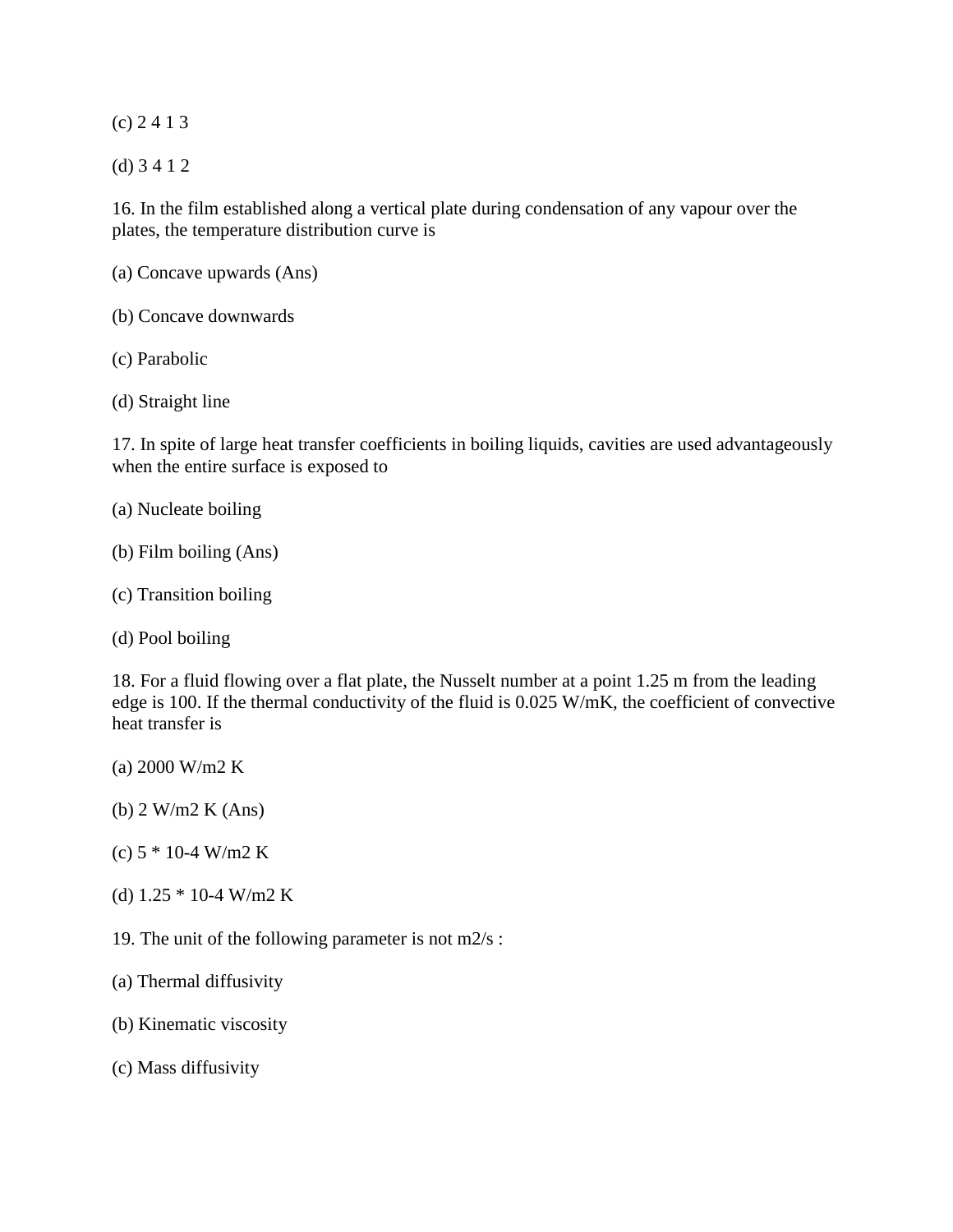- (d) Dynamic viscosity (Ans)
- 20. Ice is very close to a
- (a) Gray body (Ans)
- (b) Black body
- (c) White body
- (d) Specular body

21. In a refrigeration plant, if the condenser temperature increase, the power input to the compressor will

- (a) Increase (Ans)
- (b) Decrease
- (c) Remain the same
- (d) Be unpredictable

22. In gas cycle refrigeration system, an expander replaces the throttle valve of a vapour compression system, because

- (a) The pressure drop obtained is not adequate
- (b) The drop in temperature by throttling the gas is very small (Ans)
- (c) It reduces the irreversibility in the system
- (d) Heat loss is significantly decreased with the expander
- 23. In an aircraft refrigeration system, the pressure at the cooling turbine outlet is equal to
- (a) Ambient pressure
- (b) Cabin pressure (Ans)
- (c) Compressor inlet pressure
- (d) Evaporator pressure

24. A condenser of a refrigeration system rejects heat at a rate of 120 kW, while the compressor of the system consumes a power of 30 kW. The COP of the system will be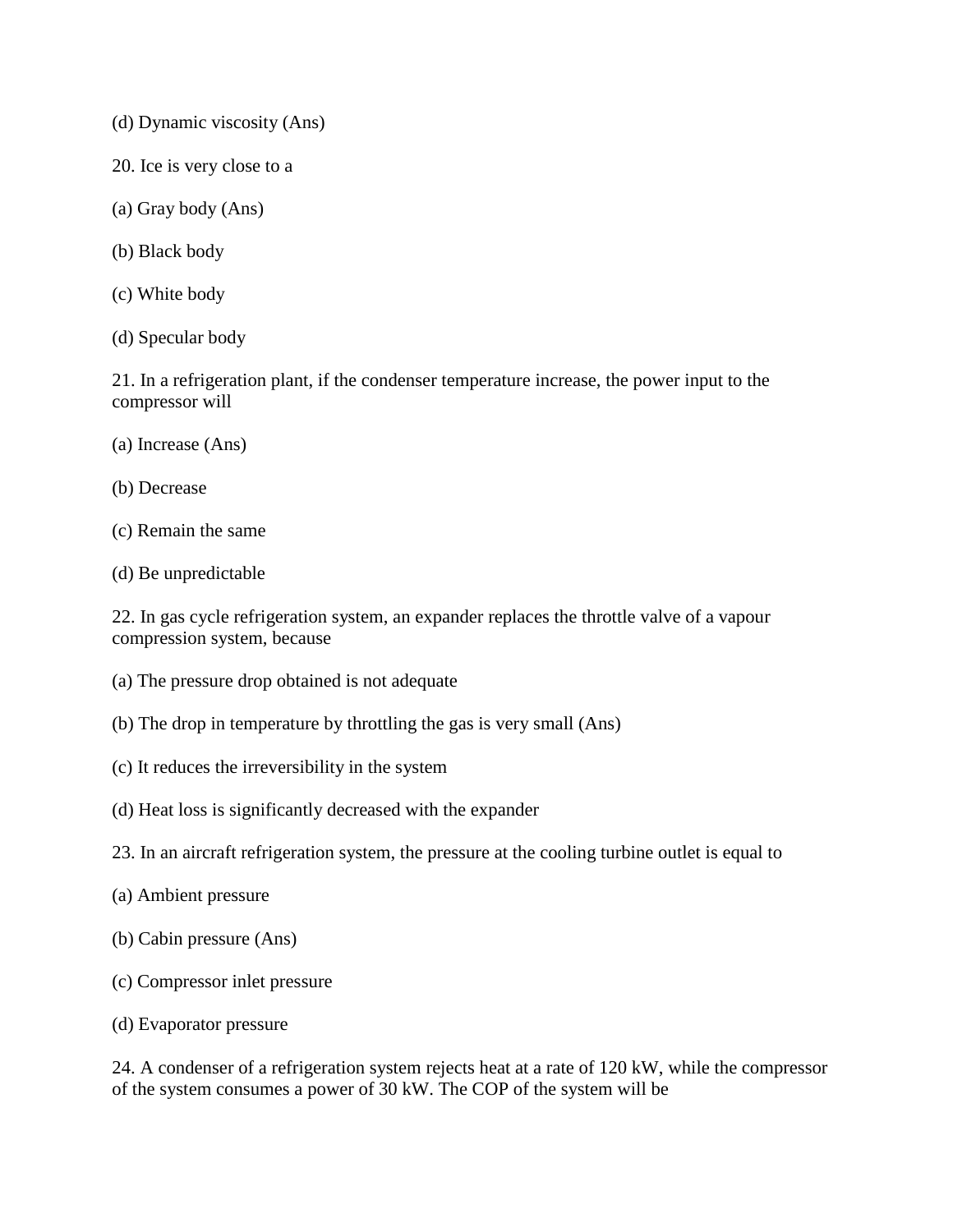(a) 1/4

(b) 1/3

(c) 3 (Ans)

(d) 4

25. Which of the following is not an essential component of refrigeration system, where refrigeration effect is produced by vaporization of refrigerant ?

(a) Compressor

(b) Condenser

(c) Evaporator

(d) Expansion device (Ans)

26. If the specific humidity of moist air remains the same but its dry bulb temperatures increases, its dew point temperature

- (a) Remains the same (Ans)
- (b) Increases
- (c) Decreases
- (d) May increase or decrease depending on its relative humidity
- 27. In an adiabatic saturation process of air
- (a) The enthalpy remains constant (Ans)
- (b) The temperature remains constant
- (c) The absolute humidity remains constant
- (d) The relative humidity remains constant

28. If air flows over a cooling coil, dehumidification of air will take place if the coil surface temperature is below the following of the entering air

(a) Wet bulb temperature